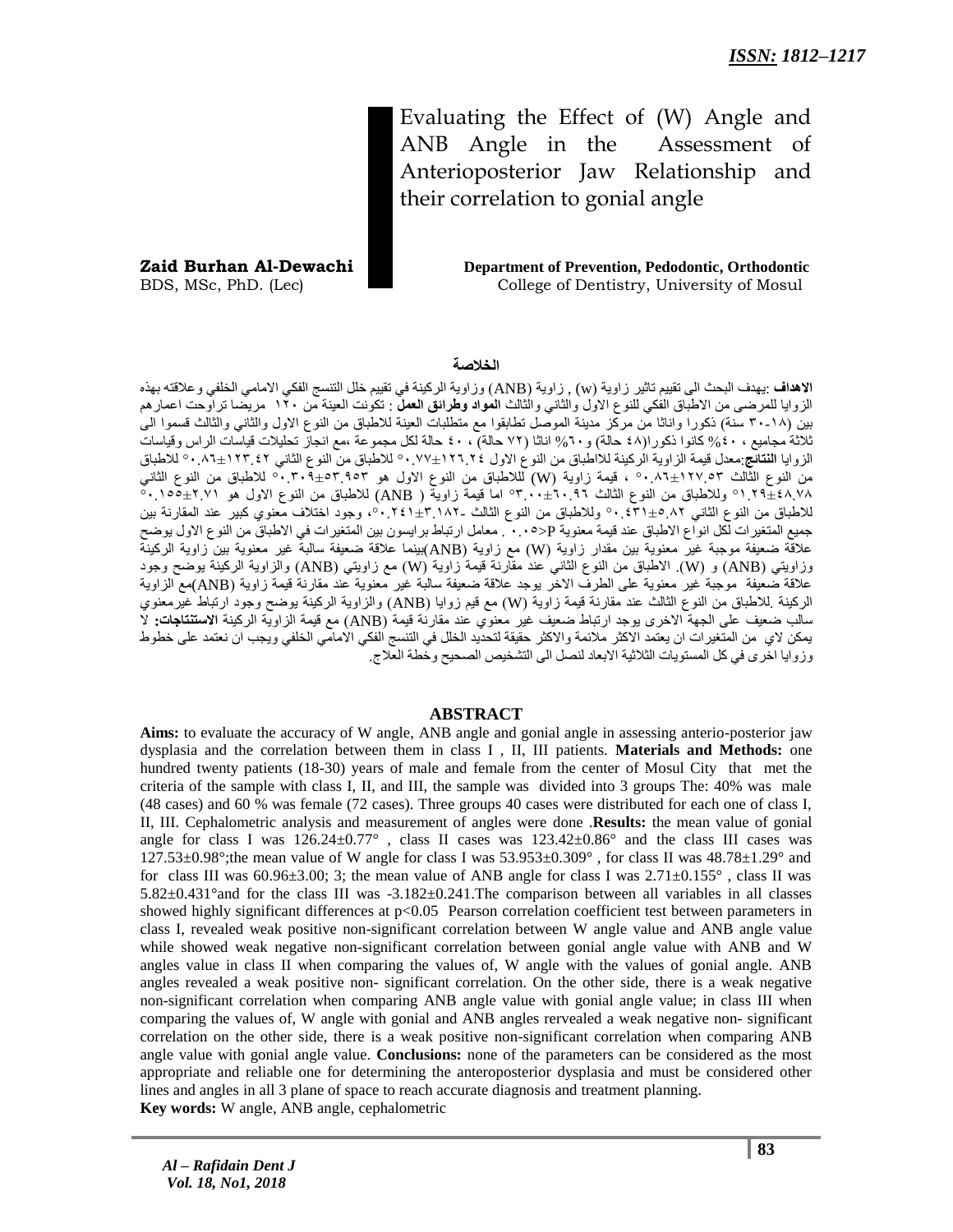Al-Dewachi ZB. Evaluating the Effect of (W) Angle and ANB Angle in the Assessment of Anterio-posterior Jaw Relationship and their correlation to gonial angle. *Al–Rafidain Dent J*. 2018;18(1):83-96.

*Received:* 3/10/2018 *Sent to Referees:* 17/10/2018 *Accepted for Publication:* 19/12/2018

## **INTRODUTION**

 The strategy for successful orthodontic treatment is an accurate diagnosis and treatment planning, any inexactness in diagnosis result in unaccepted results which will aggravate both the orthodontist and most importantly the patients <sup>(1)</sup> (Pervez & Ahmed, 2014). Cephalometric analysis consumes both angular and linear measurements to analyze skeletal sagittal jaw relationship; various parameters are obtainable to calculate the sagittal relationship, but none can be universally applied with dependability, each one of them had its draw backs  $(2)$  (Mittal et al, 2016).

 W angle is a valuable sagittal parameter in skeletal patterns with clockwise or counterclockwise rotation of the jaws as well as during transitional period when vertical facial growth is going on  $(3)$  (Sharma et al, 2015). W-angle has been established by  $(4)$  Bhad et al. (2013). It does not depend on any unstable landmarks or dental occlusion and would be especially precious to judge true sagittal changes because of the growth and orthodontic treatment; beside that W angle matches closely to ANB, Wits and beta angle, it is not subjective by the

confounding factors that affect angle ANB in specific incisor angulations $(4)$ .

 W angle is that it can be a precious implement for planning orthopedic or an orthognathic procedure as this angle is independent of cranial base length; As Cranial base length (position of point N) can sometimes camouflage true skeletal classes I, II, and III patterns  $(1)$ .

 Gonial angle (GA) on lateral cephalometric radiography (LCR) denotes mandibular morphology with respect to the mandibular ramus and mandibular body and is important in predicting growth  $(5)$ .

The gonial angle can also be an accessible implement in age assessment in great situations like mass disaster, remains of human dead disclosed and murderous mutilations, missing individuals <sup>(6)</sup>. There is a downward and backward rotation (high mandibular angle), in the other word there is upward and forward direction of the growth (low mandibular angle) ,so that Gonial angle was considered as one of the most important angles for shaping orthodontic or surgical policies in a patient  $(7)$ . Gonial angle is a common factor used to describe orthodontic extractions<sup>(8)</sup>. Gonial angle was drawn by a line on the posterior border of the ramus and the lower border of the body of the mandible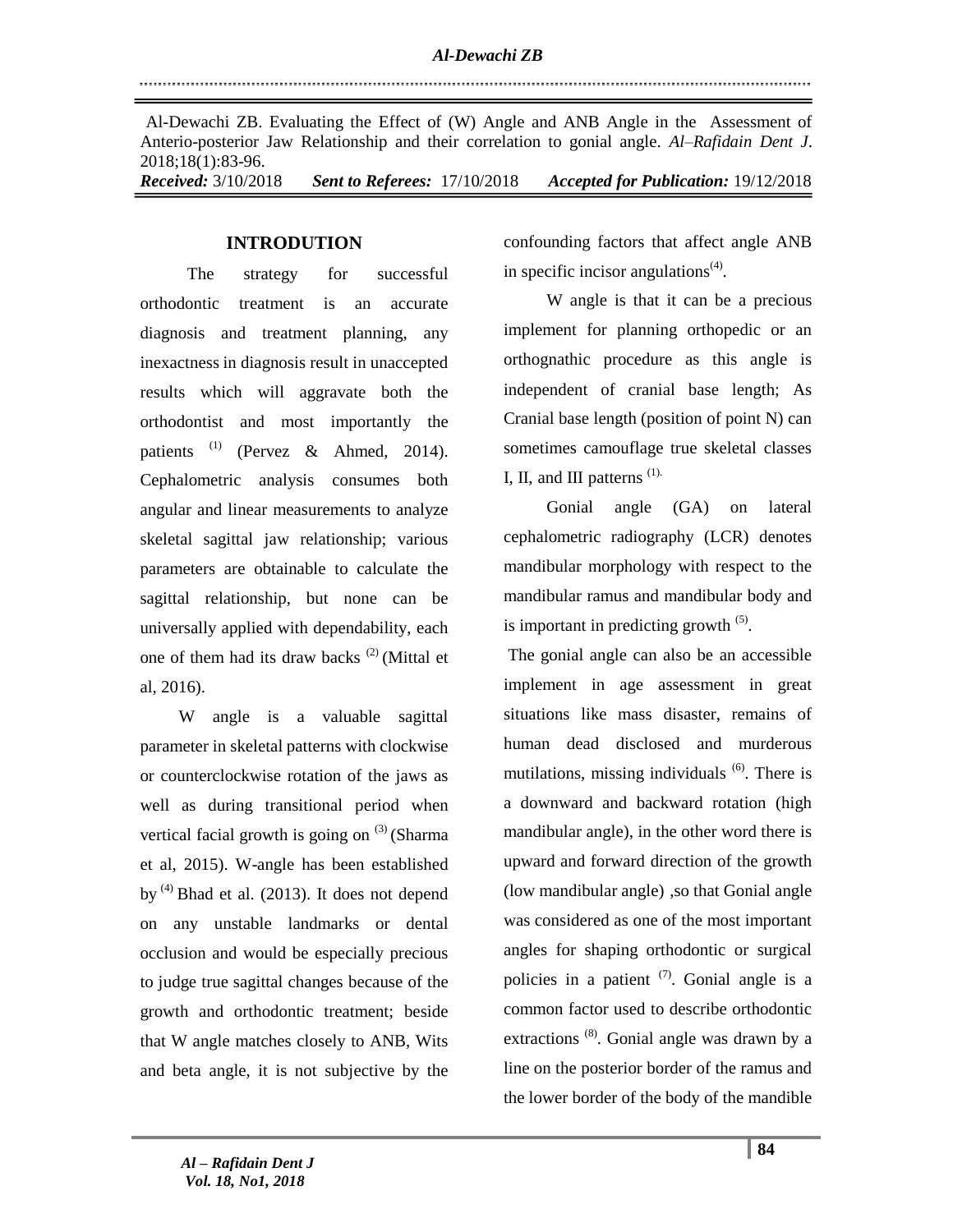$<sup>(9)</sup>$ . There is a correlation of Ramus Height,</sup> Gonial Angle, and dental height with Different Facial Forms<sup>(10)</sup>. ANB, wits appraisal, Beta angle, Yen angle and W angle all show a significant correlation with each other  $(11)$ . The aims of present study was to evaluate the accuracy of W angle, ANB angle and gonial angle in assessing anterio-posterior jaw dysplasia and the correlation between them in class I , II, III patients .

# **MATERIALS AND METHODS**

 Study was done on patients visiting the Department of P.O.P, College of Dentistry, Mosul University and after obtaining ethical committee approval of the sample, all patients have complete permanent dentition including  $2<sup>nd</sup>$  molar with age group ranging from 18-30 years old were examined clinically (male and female) with Class I, Class II, and Class III malocclusion, all the sample selected was referred to liberty private dental clinics for taking cephalogram. (135) patient out of total (290) patient examined were selected for cephalogram taking who had never been submitted to any previous orthodontic treatment.

 One hundred twenty patients were fit with the criteria of the study; cases were excluded due to the poor quality of cephalometric radiograph or failure to communicate with the patients. The selected cases were divided into 3 groups: 40% were male (48 cases) and 60 % were female (72 cases). Three groups 40 cases for each one of class I, II, III were classified.

# *Inclusion criteria*

1 - Class I skeletal dysplasia:

(1) ANB angle of  $2^{\circ}$  to  $4^{\circ}$  (Riedel, 1952)<sup>(12)</sup>

(2) Beta angle between 27º to 35º and clinically a pleasant (almost

Straight) profile (Baik and Ververidou,  $2004$ )<sup>(13)</sup>

B - Class II skeletal dysplasia:

(1) The ANB angle was above 4° (Riedel, 1952)

(2) Beta angle less than 27° (Baik and Ververidou, 2004).

C – Class III skeletal dysplasia:

(1) ANB less than 2° (Riedel, 1952)

(2) Beta angle more than 35° (Baik and Ververidou, 2004).

2.-Molar and canine relation:

A. bilateral Class I molar and canine relationship for Class I sample.  $(14)$ 

B. bilateral Class II molar relationship for Class II sample  $(14)$ 

C. bilateral Class III molar relationshipfor Class III sample (14)

3- Incisal relation:

A. Normal overbite and overjet  $(2 – 4)$  mm for Class I sample. (15)

Overjet between 0 and 1 mm was excluded.

B. Class II incisal relationship with overjet more than  $5 \text{ mm}$ .  $^{(16)}$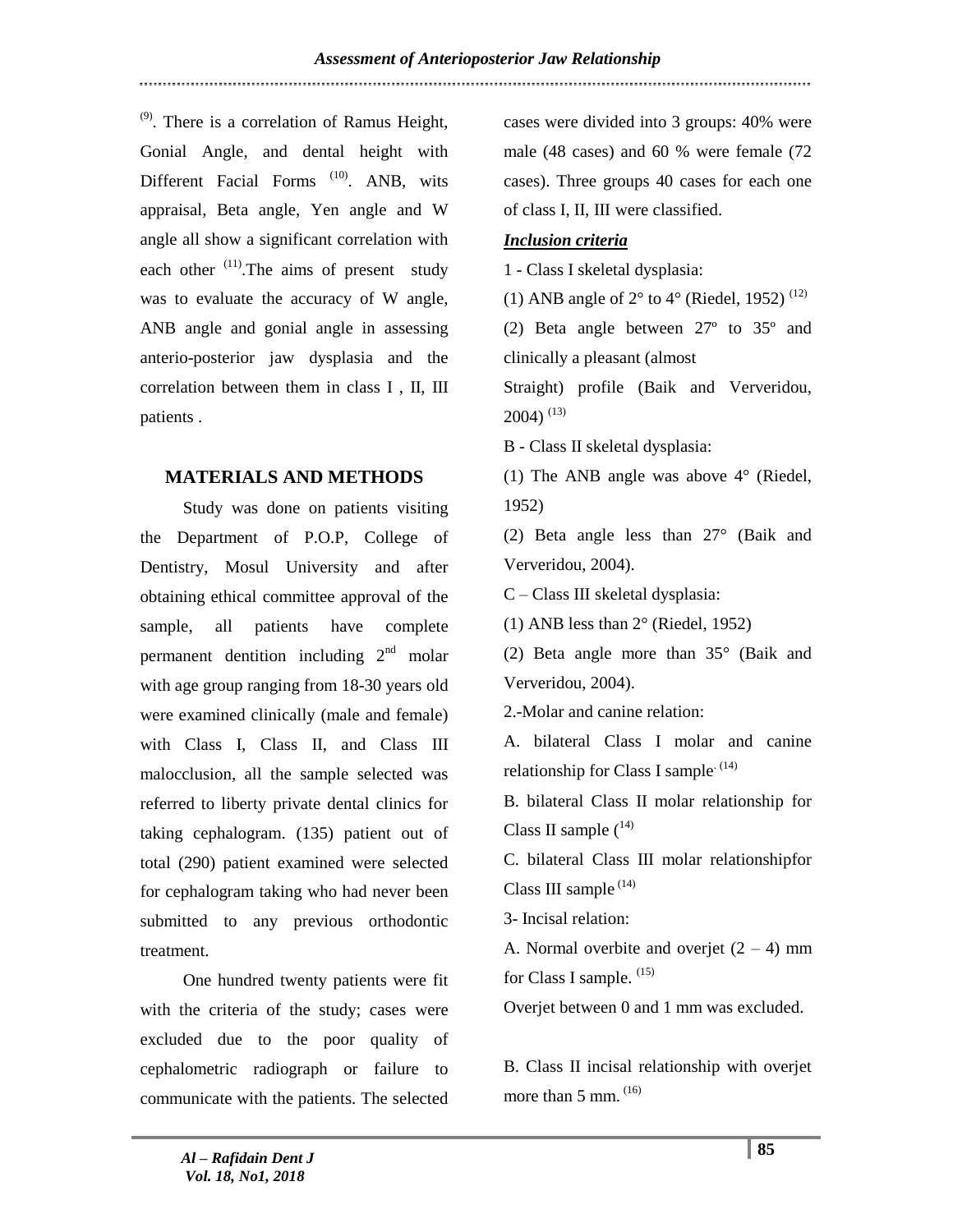Overjet between 4 and 5 mm was excluded.

C. Class III incisal relationship, edge to edge incisor relation  $(17)$ , and

Negative overjet cases were included in this study.  $^{(18)}$ 

\*No congenital missing, cleft or any other congenital craniofacial problems.

\*Good medical history, all subjects are Iraqi in origin and live in Mosul City.

 Patients attended orthodontic department in P.O.P department seeking orthodontic treatment in the orthodontic clinic each patient was amine to exclude any craniofacial anomalies or asymmetry, check for handiness of full dentition also information was taken from the patient to except any history of orthodontic treatment or orthognathic surgery, then initial classification of the sagittal skeletal malocclusion was done based on Foster method (Two Finger method) (Foster  $(1990)^{(18)}$ , the patient was seated on dental chair in an upright position, the patient instructed to look forward with the Frankfort plane parallel with the floor then The fore finger of the examiner placed at a point corresponding to the point A & middle finger placed at a point corresponding to the point B. In skeletal bases

1-Class I case: The fore finger was slightly ahead (2-3 mm) of the middle finger or the hand at an even level

2-Class II case – The fore finger was considerably ahead of the middle finger, and the hand pointed upward.

3-Class III case – The middle finger was ahead of the fore finger, and the hand pointed downward.

 The lateral cephalometric radiographs were taken for subject under standardized condition. <sup>(18)</sup> Each cephalogram was taken in centric occlusion for subject with lips in relaxed position  $(19)$ . After obtaining the radiographs, they were imported and analyzed using the software program [Easy Dent 4, software version: 4,14,1 (2012)] then the cephalometric points, planes were determined and the measurements were obtained by the researcher using the same software program. The following cephalometric points, planes and landmarks were first identified on the lateral cephalogram:

**S:** The midpoint of the pituitary fossa (sella turcica).

**M**: midpoint of the premaxilla, by drawing largest circle in the premaxilla that is tangent to the anterior and superior walls of the premaxilla and the midpoint of the circle was identified.

**G:** Centre of the largest circle that is tangent to the internal inferior, anterior and posterior surfaces of the mandibular symphysis

**Point A:** The deepest midline point on the premaxilla between the anterior nasal spine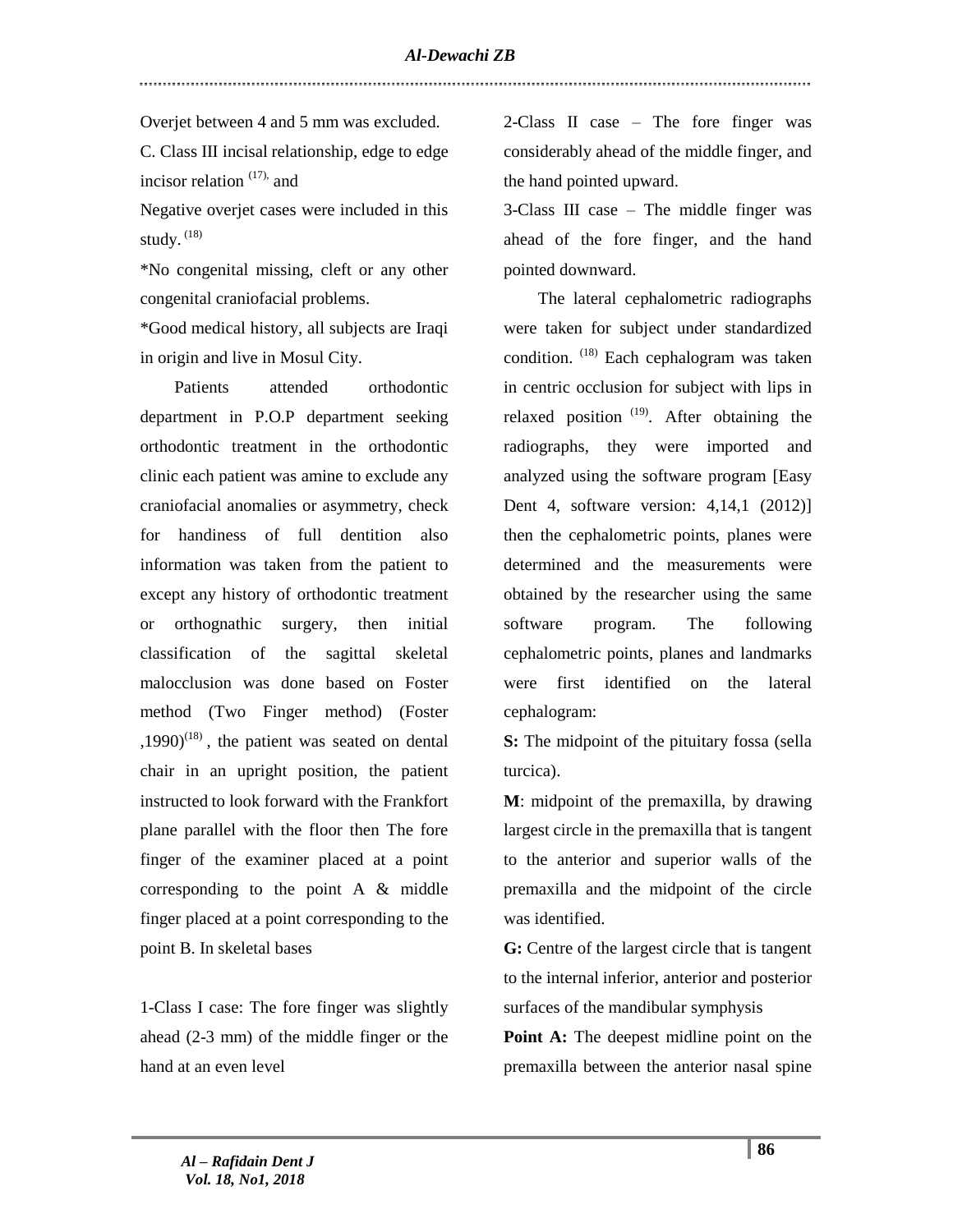and prosthion, near the apex of the central incisor root.

**Point B:** The deepest midline point of the bony curvature of the mandible.

**(N) Nasion:** The most anterior point in the frontonasal suture.

**(Co) condylion:** the midpoint of the condyle.

**Ar:** the midpoint of intersection of the external dorsal contours of the articular process of the mandible and the temporal bone

**Go:** the most posterior inferior point on the outline of the angle of the mandible.

**(Me) Menton:** the most inferior point of the mandibular symphysis in the midsagittal plane.

Line connecting **S** and **M** points.

Line connecting **M** and **G** points.

Line connecting **S** and **G** points.

Line from point M perpendicular to the **S** – **G** line.

Finally, measuring the **W angle**, this is the angle between the perpendicular line from point M to  $S - G$  line and the M – G line.

Line connecting **Ar** and **Go** points.

Line connecting **Go** and **Me** points.

Finally, measuring the **Gonial angle**, this is

the angle between the perpendicular lines from point  $Ar - Go$ ,  $Go$ - Me line.

# W angle:

After sample classification, W angle was constructed and measured. First, three points were located: Point S (midpoint of the sella turcica), Point M (midpoint of the premaxilla) was identified by drawing largest circle in the premaxilla and the midpoint of the circle was identified, Point G (centre of the largest circle that is tangent to the internal inferior, anterior, and posterior surfaces of the mandibular symphysis). After identifying these points, four lines were drawn: S-M line connecting S and M points, M- G line connecting M and G points, S-G line connecting S and G points. A perpendicular was drawn from point M on  $S - G$  line. W angle was measured which is the angle between the perpendicular line from point M to  $S - G$ line and the  $M - G$  line, according to Bhad et al  $^{(4)}$ .(Figure 1)

# Gonial angle:

Is done by draw a tangent on the posterior border of the ramus of the mandible and join it with another line passing through the point's gonion and gnathion  $(20)$ . (Figure 2)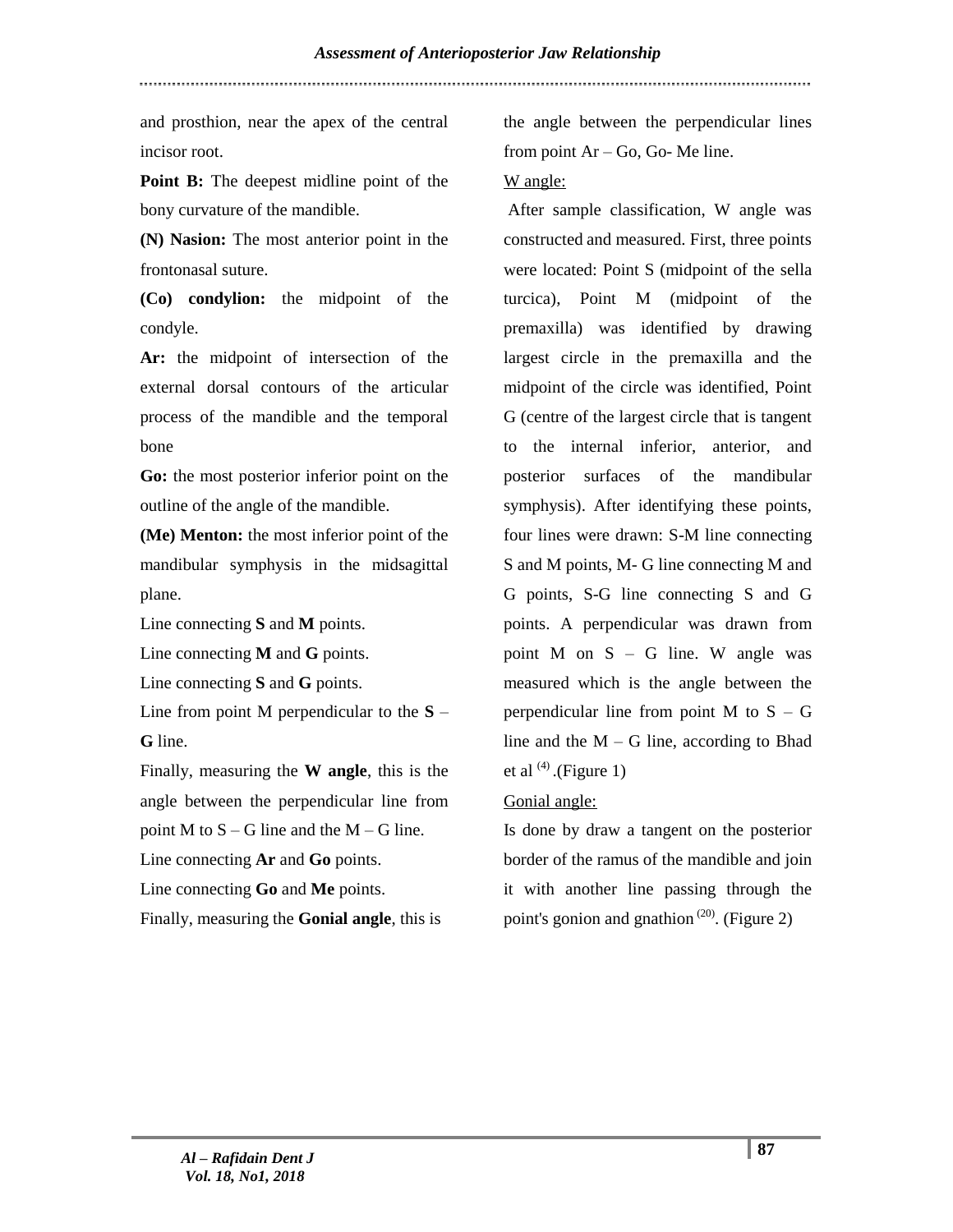

(Figure 1):W angle on cephalometric analysis (blue arrow)



(Figure 2): gonial angle on cephalometric analysis

## ANB angle:

This angle is identified by drawing two lines: N-A line, a line drawn from N point (Nasion) to the point A, another line drawn from N (Nasion) to point B. The

angle between N-A and N-B lines is the ANB angle  $^{(12)}$ .

Then the angle was measured, if the angle was between 2-4 degree and indicating CL I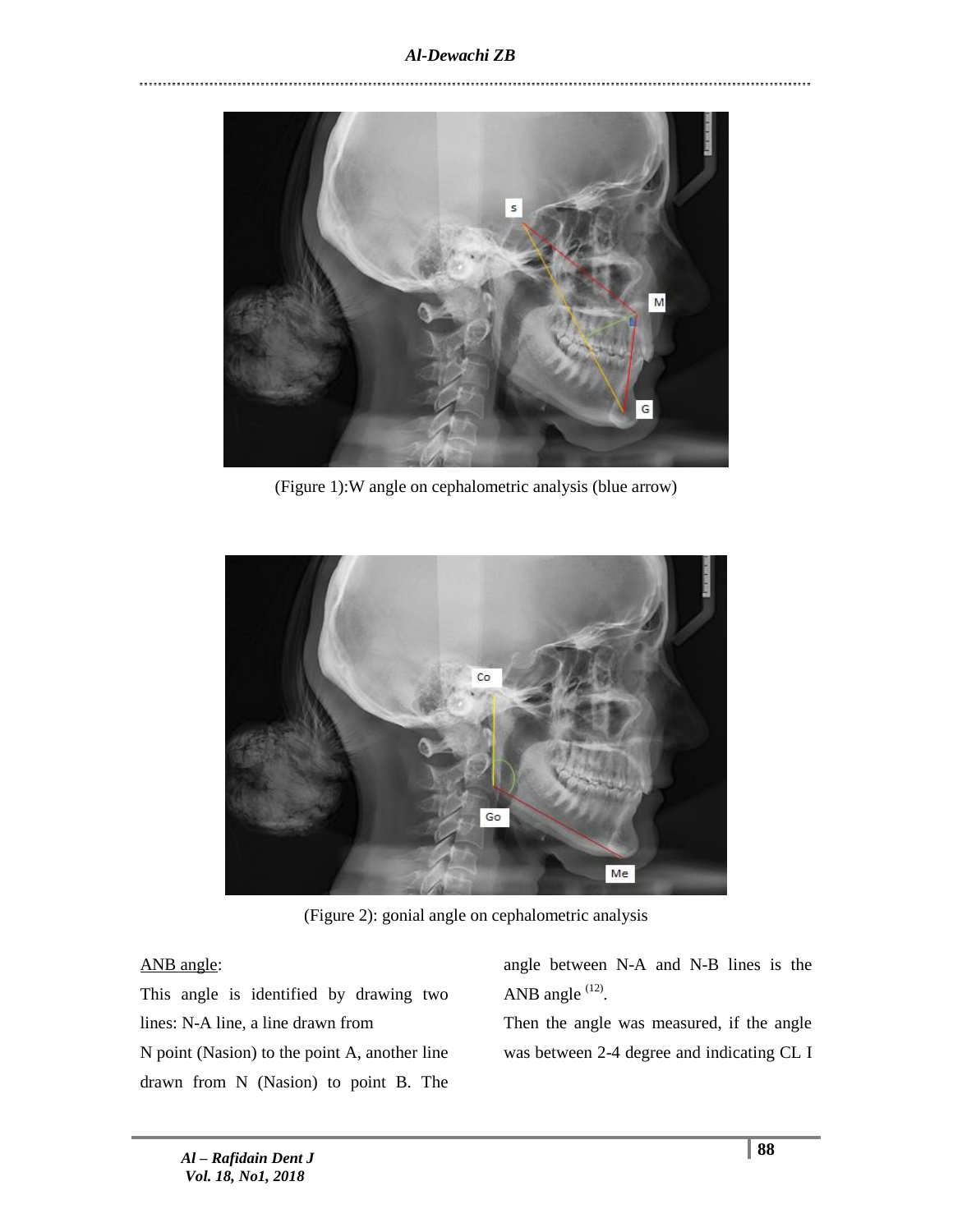malocclusion, if the ANB angle was more than 4 degree the case considered CL II malocclusion, in case the ANB angle was

less than 2 degrees this indicates a CL III malocclusion. (Figure 3).



(Figure3) : ANB angle on cephalometric analysis

# **RESULTS**

Descriptive statistics: Table (1)

|           |            |        |          | ັ         |         | ັ       |
|-----------|------------|--------|----------|-----------|---------|---------|
| Variable  | Class type | Number | Mean     | <b>SD</b> | Min     | Maxi    |
| W angle   | Class I    | 40     | 53.953   | 0.309     | 52.9    | 54.29   |
|           | Class II   | 40     | 48.78    | 1.29      | 46.55   | 51.87   |
|           | Class III  | 40     | 60.96    | 3.00      | 57.0    | 70      |
| Gonial    | Class I    | 40     | 126.24   | 0.77      | 124.11  | 127.90  |
| angle     | Class II   | 40     | 123.42   | 0.86      | 122.02  | 126.70  |
|           | Class III  | 40     | 127.53   | 0.98      | 125.11  | 128.99  |
| ANB angle | Class I    | 40     | 2.71     | 0.155     | 2.41    | 3.0     |
|           | Class II   | 40     | 5.82     | 0.431     | 4.89    | 6.91    |
|           | Class III  | 40     | $-3.182$ | 0.241     | $-3.89$ | $-2.57$ |

Table (1) Descriptive statistics of W angle, ANB angle, and GoniaL angle

1. Gonial angle: the mean value±SD of gonial angle for class I was 126.24±0.77° with minimum value 124.11°,maximum value was 127.90°, for the class II cases the mean value±SD of gonial angle was 123.42±0.86° with minimum value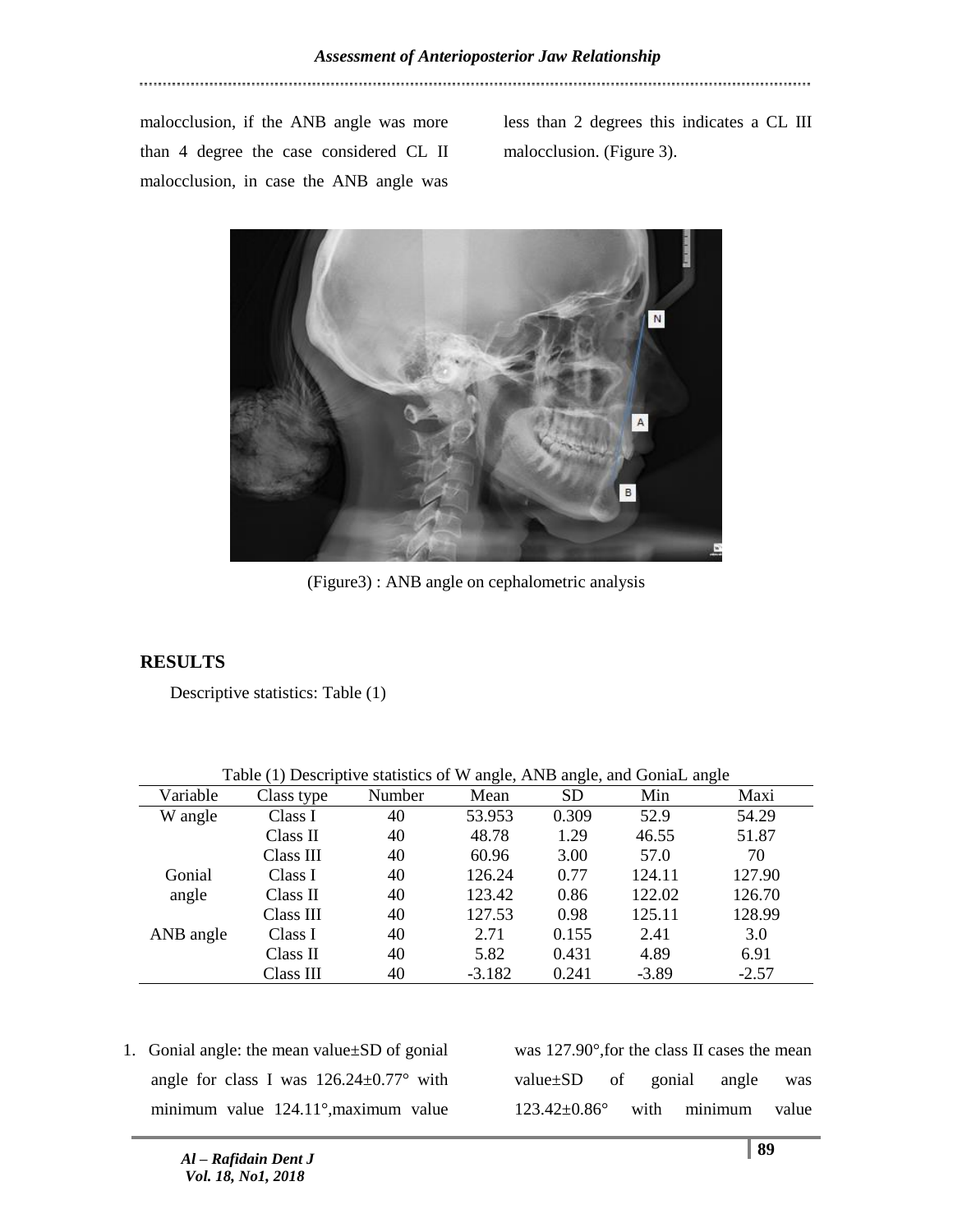122.02° and maximum value was 126.70°while for the class III cases the mean value±SD for the gonial angle was 127.53±0.98° with minimum value 125.11° and maximum value was 128.99°

- 2. W angle : the value±SD of W angle for class I was 53.953±0.309° with minimum value 52.9°,maximum value was 54.29°and for the class II the mean value $\pm$ SD was  $48.78\pm1.29^{\circ}$  with minimum value 46.55° and maximum value was 51.87°while for the class III the mean value of W angle was 60.96±3.00 with minimum value of 57.0°and maximum value of 70°
- 3. ANB angle: the mean value± SD of ANB angle for class I was  $2.71 \pm 0.155$ ° with minimum value 2.41°, maximum value was 3.0°and for the class II the mean value $\pm$ SD was 5.82 $\pm$ 0.431° with minimum value 4.89° and maximum value was 6.91°, while for the class III the mean value $\pm$ SD of ANB angle was  $3.182\pm0.241^{\circ}$  with minimum value of -3.89°and maximum value of -2.57°. Table (2) showed ANOVA and post-hoc (LSD) test when comparing gonial angle ,W angle and ANB angle in class I ,II, and III they were all highly significant differences ( $p \leq$ 0.001)

| Variables    | Classes   | NO. | $\mathbf{W}$ angle and $\mathbf{W}$ angle<br>$Mean \pm SD$ | P     | F       | Duncan's group |
|--------------|-----------|-----|------------------------------------------------------------|-------|---------|----------------|
|              |           |     |                                                            | value | value   |                |
| Gonial       | class I   | 40  | $126.24 \pm 0.77$                                          |       |         | A              |
| angle        | class II  | 40  | $123.42 \pm 0.86$                                          | 0.000 | 229.31  | B              |
|              | class III | 40  | $127.53 \pm 0.98$                                          |       |         | C              |
|              |           |     |                                                            |       |         |                |
| W angle      | class I   | 40  | $53.95 \pm 0.309$                                          |       |         | A              |
|              | class II  | 40  | $48.783 \pm 1.29$                                          | 0.000 | 414.89  | B              |
|              | class III | 40  | $60.96 \pm 3.00$                                           |       |         | C              |
| ANB<br>angle | class I   | 40  | $2.71 \pm 0.155$                                           |       |         | A              |
|              | class II  | 40  | $5.82 \pm 0.4317$                                          | 0.000 | 9342.18 | B              |
|              | class III | 40  | $-3.18 \pm 0.241$                                          |       |         | $\mathsf{C}$   |

Table (2) ANOVA and Post-hoc (LSD) test when comparing gonial angle, W angle and ANB angle

 **Inferential Statistics** that describe the Pearson correlation coefficient test between parameters in the study groups in class I when comparing the three variables, revealed weak positive non-significant

correlation between ANB angle value and W angle value  $(r= 0.059 \& P= 0.719)$  while show weak negative non-significant correlation when comparing the ANB angle value with gonial angle value( $r = -0.108 \& P =$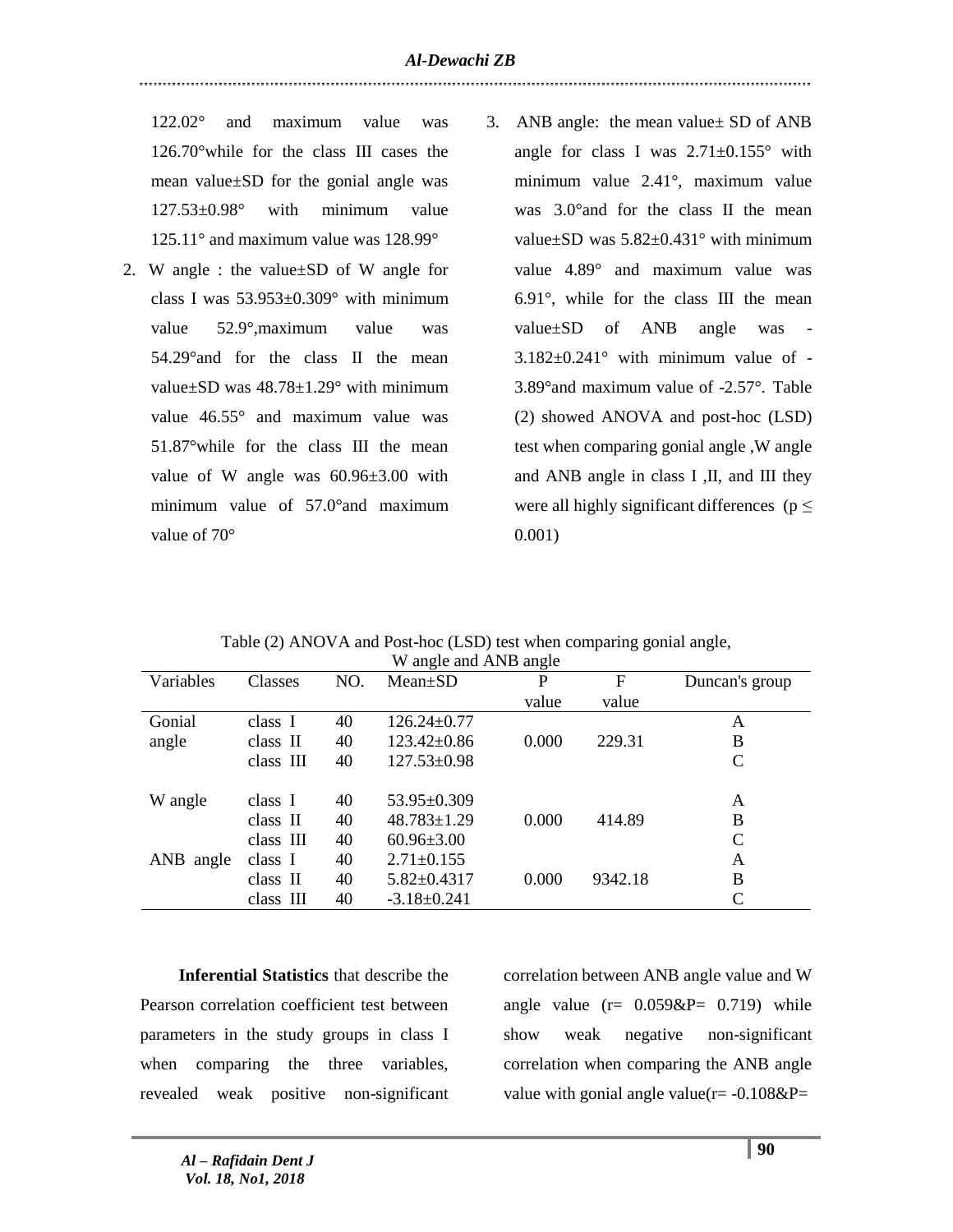0.508).When comparing the value of W angle with value of gonial angle there was a weak negative non-significant correlation between them( $r = -0.15\&P$  0.354). (Table 3).

| Table (3) Correlation Between the Study Parameters in Class I Patients. |           |           |   |          |   |              |
|-------------------------------------------------------------------------|-----------|-----------|---|----------|---|--------------|
| Variable                                                                |           | ANB angle |   | W angle  |   | Gonial angle |
|                                                                         | $r^{(*)}$ |           | r | 0.059    | r | $-0.108$     |
| ANB angle                                                               | P         |           | P | 0.719    | P | 0.508        |
|                                                                         | N         |           | N | 40       | N | 40           |
|                                                                         |           |           |   |          |   |              |
|                                                                         | R         | 0.059     | r |          | r | $-0.150$     |
| W<br>angle                                                              | P         | 0.719     | P |          | P | 0.354        |
|                                                                         | N         | 40        |   |          | N | 40           |
|                                                                         | R         | $-0.108$  | r | $-0.150$ | r |              |
| Gonial angle                                                            | P         | 0.508     | P | 0.354    | P |              |
|                                                                         | N         | 40        | N | 40       | N |              |

(r)\* Pearson Correlation Coefficient

 In class II cases, the Pearson correlation coefficient comparison between the variables showed that when comparing the values of ANB angle and the W angle value a weak positive non- significant correlation between them(r=0.58&P=0.721). On the other side there is a weak negative

non-significant correlation when comparing ANB angle value with gonial angle value( $r = -0.169$ &P=0.298), while when comparing the gonial angle value with W angle value there is a weak positive nonsignificant correlation between them  $(r=0.295 \& P=0.064)$  Table (4)

| Table (4) : Correlation between the study Parameters in class II Patient |           |          |   |          |   |              |  |  |
|--------------------------------------------------------------------------|-----------|----------|---|----------|---|--------------|--|--|
| Variable                                                                 | ANB angle |          |   | W angle  |   | Gonial angle |  |  |
|                                                                          | $r(*)$    |          | r | 0.058    | r | $-0.169$     |  |  |
| ANB angle                                                                | P         |          | P | 0.721    | P | 0.298        |  |  |
|                                                                          | N         |          | N | 40       | N | 40           |  |  |
|                                                                          |           |          |   |          |   |              |  |  |
|                                                                          | r         | 0.058    | r |          | r | $-0.295$     |  |  |
| W<br>angle                                                               | P         | 0.721    | P |          | P | 0.064        |  |  |
|                                                                          | N         | 40       |   |          | N | 40           |  |  |
|                                                                          | r         | $-0.169$ | r | $-0.295$ | r |              |  |  |
| Gonial angle                                                             | P         | 0.298    | P | 0.064    | P |              |  |  |
|                                                                          | N         | 40       | N | 40       | N |              |  |  |

(r)\* Pearson Correlation Coefficient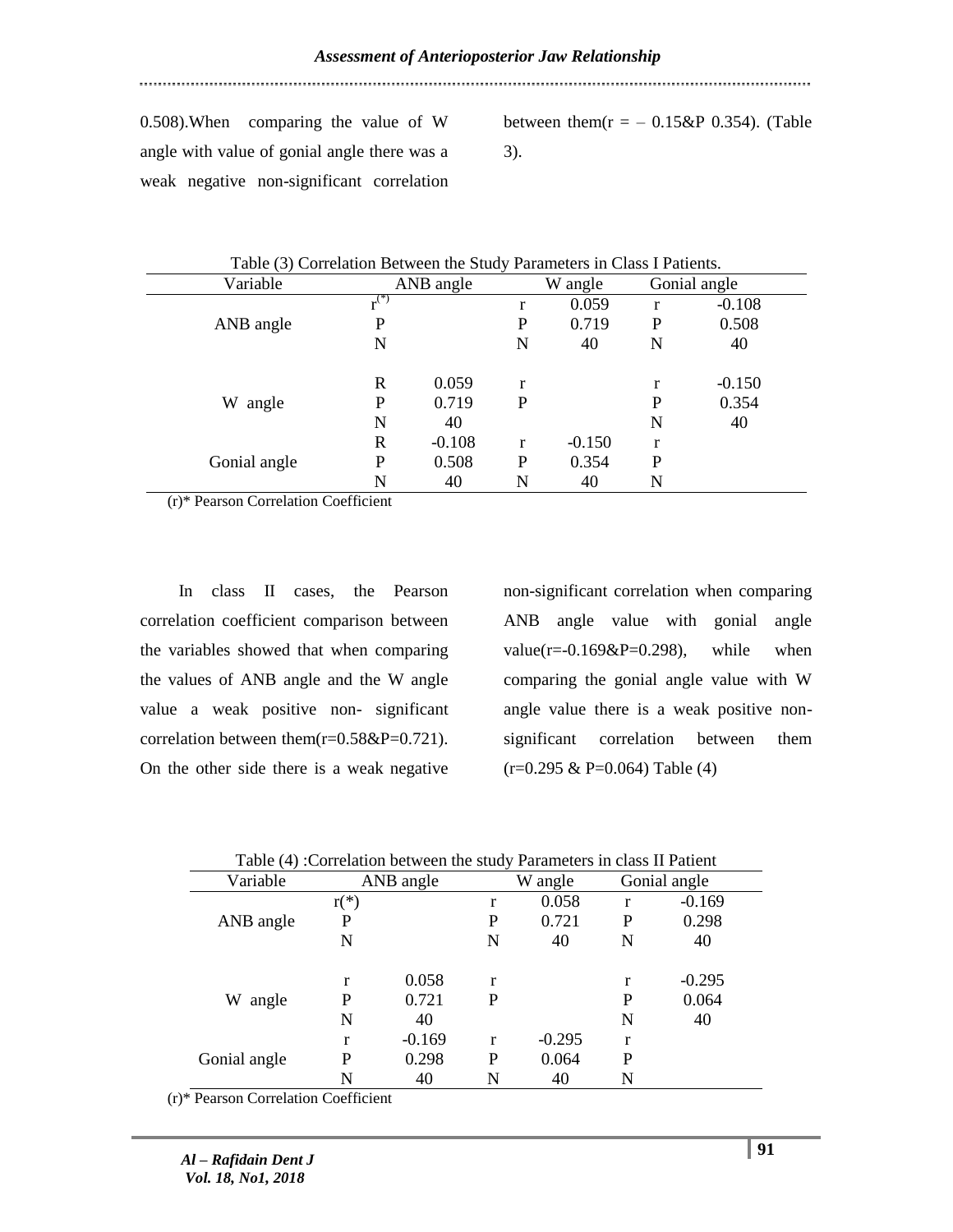## *Al-Dewachi ZB*

 In class III cases the Pearson correlation coefficient revealed a weak negative non- significant correlation between ANB angle, and W angle  $(r= 0.0169$ &P=0.27), beside that there was a weak positive non- significant correlation between the values of ANB angle and the gonial angle( $r=0.025\&P=0.0408$ ), while when comparing the values of W angle and the gonial angle there was a weak negative non-significant correlation between them  $(r=-0.139 \& P=0.394)$  Table(5).

| Table (5): Correlation between the Study Parameters in Class III Patients |           |          |   |          |              |          |  |
|---------------------------------------------------------------------------|-----------|----------|---|----------|--------------|----------|--|
| Variable                                                                  | ANB angle |          |   | W angle  | Gonial angle |          |  |
|                                                                           | $r^{(*)}$ |          | r | $-0.169$ | r            | $-0.025$ |  |
| ANB angle                                                                 | P         |          | P | 0.27     | P            | 0.408    |  |
|                                                                           | N         |          | N | 40       | N            | 40       |  |
|                                                                           |           |          |   |          |              |          |  |
|                                                                           | r         | $-0.169$ | r |          |              | $-0.139$ |  |
| W<br>angle                                                                | P         | 0.27     | P |          | P            | 0.394    |  |
|                                                                           | N         | 40       |   |          | N            | 40       |  |
|                                                                           | r         | $-0.025$ | r | $-0.139$ | r            |          |  |
| Gonial angle                                                              | P         | 0.408    | P | 0.394    | P            |          |  |
|                                                                           | N         | 40       | N | 40       | N            |          |  |

(r)\* Pearson Correlation Coefficient

## **DISCUSSION**

 The evaluation of anterio-posterior jaw relationship is an obligatory role in orthodontic diagnosis and treatment planning and this step is essentially to be done by cephalometric analysis  $(1)$ .

 Various linear and angular measurements can be used to assess sagittal jaw relationship and none of them can be applied with maximum reliability (21).Because these parameters can be affected by any changes in facial height, jaw inclination, total jaw prognathism and inclination in references lines  $(22)$ . Thus the

use of functional occlusal plane in analysis termed as Wits appraisal may solve the problem (23)

 To overcome these difficulties the W angle was produced. Therefore, this study attempted to analyze ANB angle, gonial angle variation which was widely used as proposed cephalometric parameters to indicate the sagittal jaw relationship in Class I, Class II and Class III malocclusions and also to compare W angle with those parameters in assessment of sagittal jaw discrepancy.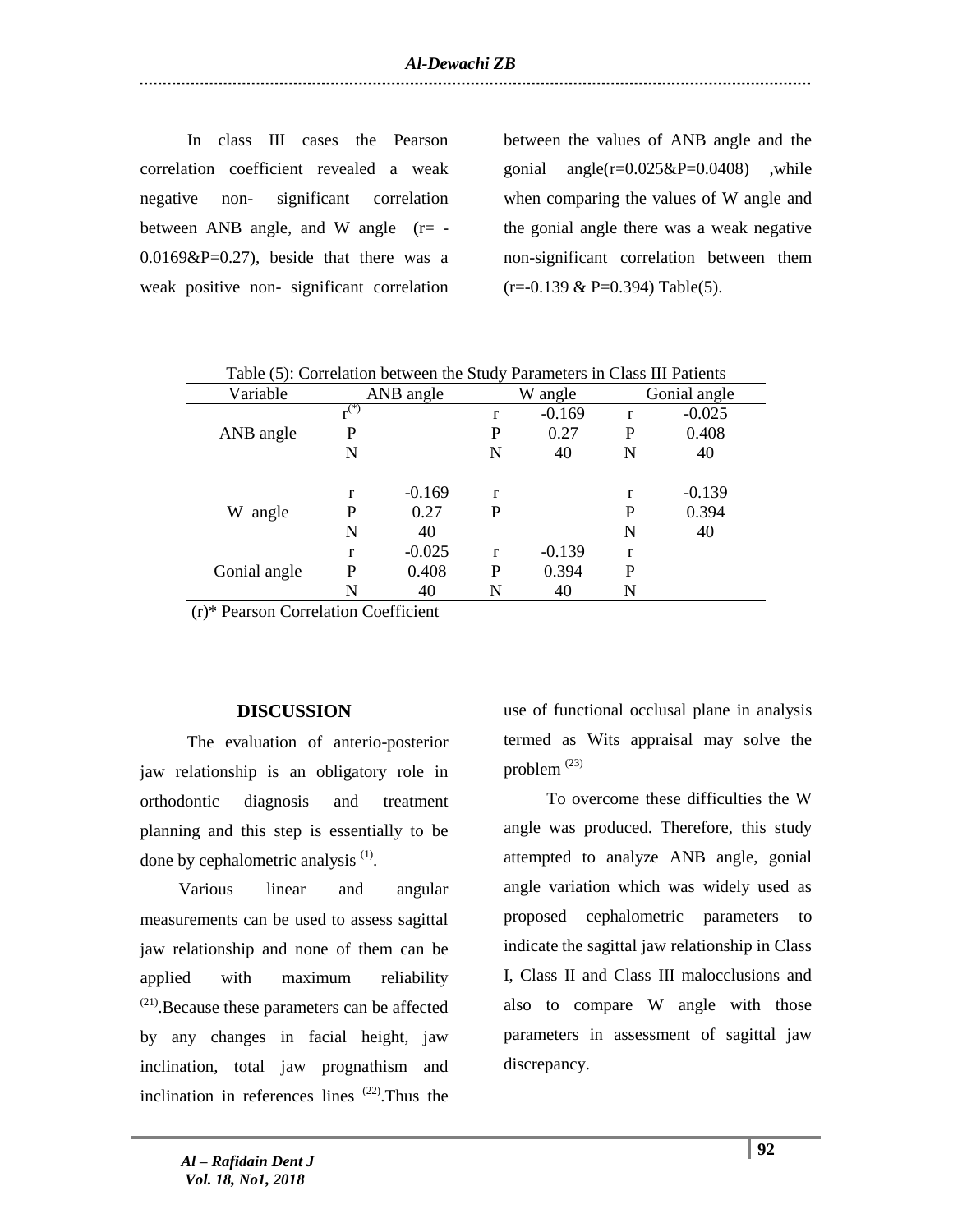The ANB angle was developed by Riedel in  $1952^{(12)}$ . Till now it is considered the most popular and widely used method; jaw rotation due to orthodontic treatment or growth have an effect on ANB reading in addition any displacement in point N have an influence on ANB value  $(12)$ . When using ANB angle many factors like patient age and the length of anterior cranial base should be deliberated which makes the explanation of this angle much more complex  $(23)$ . The value of ANB angle in the present study agree with the study results obtained by Mittal et al.<sup> $(25)$ </sup>. Regarding the class I, III with minimal differences regarding class II may be due to the fact that the use of true horizontal plane passing through Nasion that during the growth period this point move upwards and forwards more in class II cases  $^{(24)}$ .

 The values of W angle in this study is near to that of Bhad et al  $(4)$ , and Mittal et al  $(25)$  with a minimal variations that might be due to differences in size of the sample and ethnic group . The present study showed that W angle values were statistically highly significant ( $p \leq 0.001$ ) among the groups. This agrees with Bhad et al  $(4)$  study who suggested that this angle is a pointer for sagittal skeletal dysplasia.

 The geometry of the W angle provides the advantage to remain relatively stable even when the jaws are rotated or growing vertically as it uses three stable

landmarks: point S, point M, and point G and the angle is measured between a perpendicular line from point M to the SG line and M-G line , thus the W angle remains relatively stable even when the jaws are rotated or growing vertically this is because of rotation of the S-G line along with jaw rotation, which transfers the perpendicular from point M with it Bhad et al  $(4)$ . Therefore, measurement of W angle is useful as a sagittal parameter in skeletal patterns with clockwise or counterclockwise rotation of the jaws in addition during transitional period when vertical facial growth is proceeding  $(3)$ .

 The gonial angle (Ar-Go-Me) values were significantly higher in class III which result from increase in the real length of the mandibule causing an increase in the angle the result of the current study agree with result obtained by Gasgoos et al.  $(26)$  .Beside that there is a significant difference in the means of gonial angle among class I, II, and III.

 The correlation between the study parameters in class I cases showed weak positive non-significant correlation (r<0.4) between the W angle and ANB angle beside weak negative non- significant correlation between the gonial angle with W angle, and ANB angle. Also the gonial angle was found to be the least variable parameter this is due to the fact that gonial angle determination is so difficult accurately on cephalometric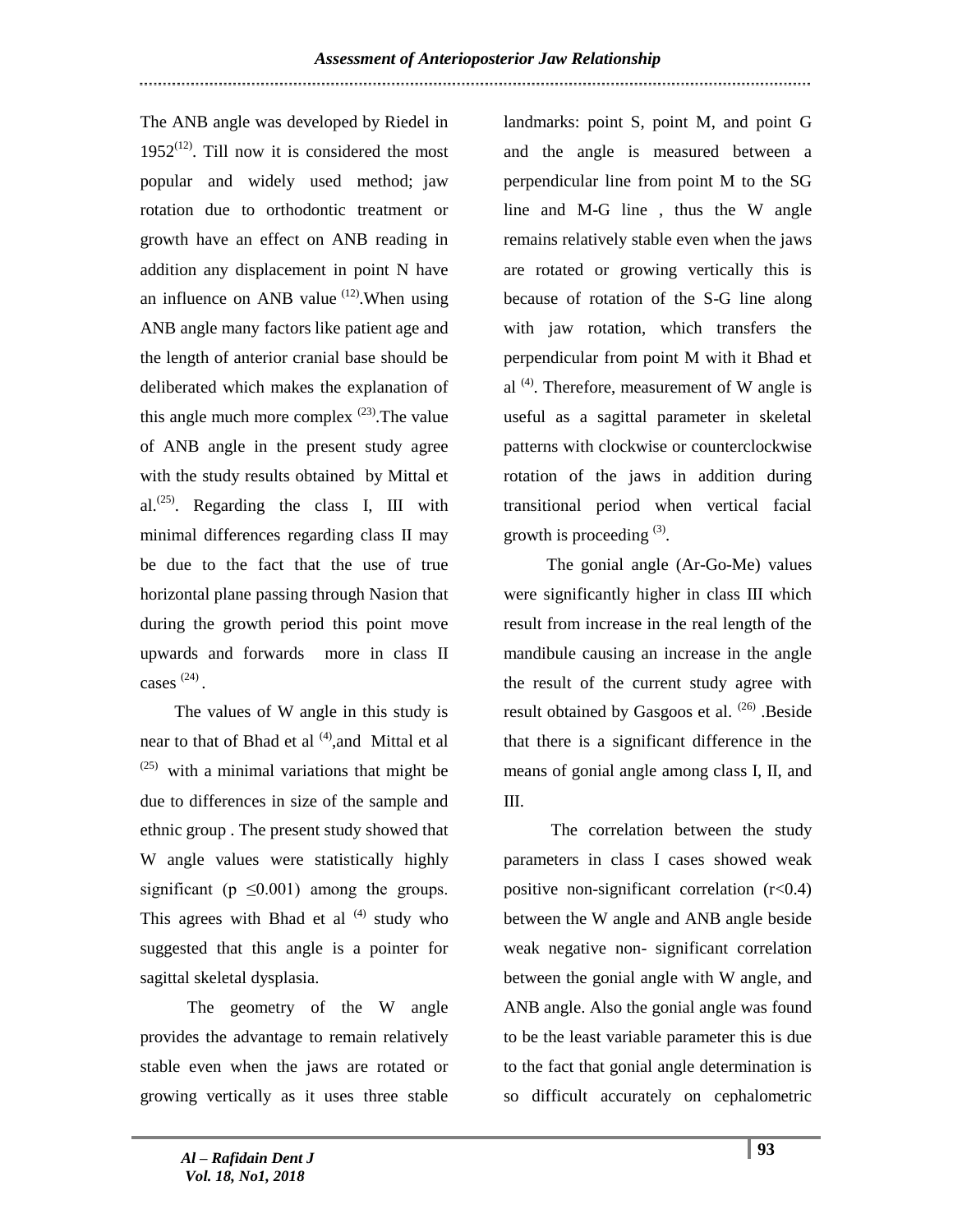radiograph in addition, it can be easily affected by the cant of occlusal plane and vertical dimension of the jaws  $(4)$ . The current study disagree with result obtain by Sharma et al.  $(3)$ . That shows that W angle value was the least variable parameter and disagreed with Pervez and Ahmed  $(1)$  study which shows strong negative correlation between W angle and ANB angle in CL I malocclusion.

 The correlation coefficient of study parameters in class II cases showed that there is a positive weak non-significant correlation between the ANB and W angles and a negative weak non-significant correlation between the gonial angle with both W and ANB angles, this disagree with study conducted by Sharma et. $a^{a}$  (3) and Pervez  $\&$  Ahmed<sup>(1)</sup> that demonstrate a significant negative correlation between the ANB and W angles.

 The correlation coefficient of study parameters demonstrates that weak negative non-significant correlation between the gonial angle and both ANB, W angles. And weak negative non-significant correlation between the W and ANB angles. The current study results disagree with the result obtained by Mittal et.al. $^{(25)}$  that shows negative correlation between ANB and W angles with no correlation coefficient with other variables also there is a disagreement with the result obtained by Pervez & Ahmed  $<sup>(1)</sup>$  that show significant negative correlation</sup> coefficient between the W angle and ANB angles.

 All the variation in the results might be related as mentioned previously due to ethic group differences, size of the samples, and accuracy in determining parameters. According to the results we conclude that none of the parameters can be considered as the most appropriate and reliable one for determining the anteroposterior dysplasia and must be considered other lines and angles in all 3 plane of space to reach accurate diagnosis and treatment planning.

## **REFERENCES**

- 1. Pervez H & Ahmed I. A new cephalometric tool W angle in the evaluation of anteroposterior skeletal discrepancy in orthodonticpatient. *Int. J. D. H. S*. 2014; 1(3):299-304
- 2. Mittal A, Bohra S, Murali PS,Saidath K & Krishnanayak US.An evaluation of YEN and W angle in the assessment of anteroposterior jaw relationship. *J. of Indian Orthodontic Society*.2016; 50(1): 26.
- 3. Sharma R, Sharma K, Mathur A, Preethi N, Agarwal V, Singh S & Satija N. Comparison of W Angle with Different Angular and Linear Measurements in Assessment of Sagittal Skeletal Relationship inClass I and Class II Patients in Jaipur Population-A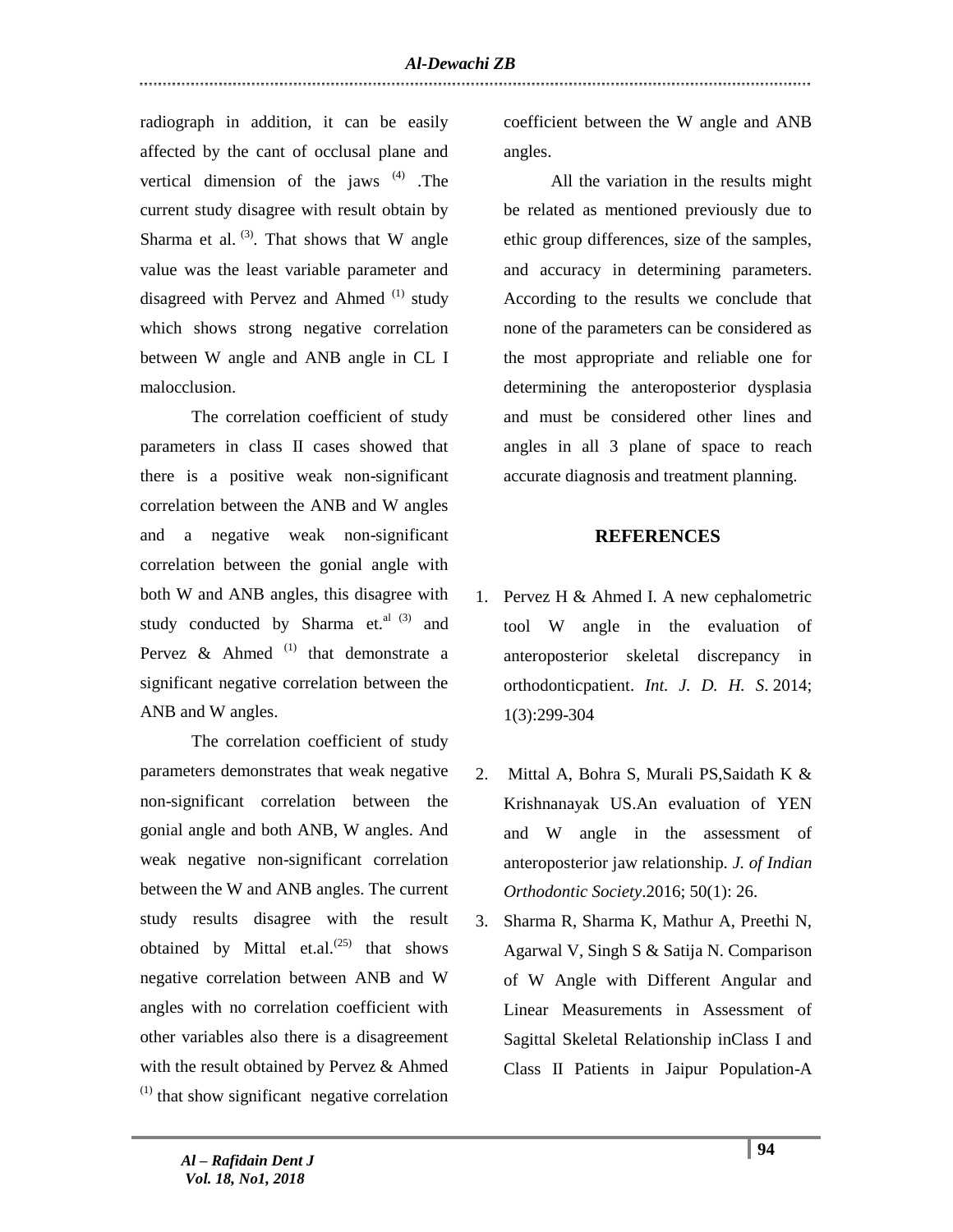Cephalometric Study. *OHDM*.2015; 14(3): 155-60.

- 4. Bhad WA, Nayak S, Doshi UH (2013). A new approach of assessing sagittal dysplasia: the W angle. *Eur. J. Orthodontics.2013; 35*(1): 66-70.
	- 5. Akcam MO, Altiok T, Ozdiler E .panoramic radiographs: a tool for investigating skeletal pattern. *Am J Orthod Dentofacial thop*.2003; 123, 175-181.
- 6. Shahabi M, Ramazanzadeh BA, Mokhber N. Comparison between the external gonial angle in panoramic radiographs and lateral cephalograms of adult patients with class I malocclusion.*J Oral Sci*.2009;51: 4259.
	- 7. Xiao D, Gao H, Ren Y. Craniofacial morphological characteristics of Chinese adults with normal occlusion and different skeletal divergence. *Eur J Orthod*.2011; 33:198-204.
		- 8. Kitai N, Mukai Y, Murabayashi M, Kawabata A, Washino K, Mat-suoka M, Shimizu I, Katsumata A. Measurement accuracy with a new dental panoramic radiographic technique based on tomosynthesis. *Angle Orthod*. 2013 Jan; 83(1):117-26
		- 9. Dahan J and H. J. Jesdinsky. Die bewertung des orthopantomogramms fur kephalometrische untersuchungen in der kieferorthopadie Stoma 1968; 21:126-38.
- 10. Ahila SC, Sasikala C, Kumar BM, Tah R, Abinaya K. Evaluation of the Correlation of Ramus Height, Gonial Angle, and Dental

Height with Different Facial Forms in Individuals with Deep Bite Disorders. *Ann Med Health Sci Res*.2016; 6(4):232-238.

- 11. Sumit Bohra, Priyanka Subhash Udeshi, Suraj Prasad Sinha, K Saidath, K Prajwal Shetty, U S Krishna Nayak. Predictability of Pi Angle and Comparison with ANB Angle, W Angle,Yen Angle, and Beta Angle in South Indian Population, *J . In. orthodontic*.2018; : 52 (1) : 22-28
- 12. Riedel RA . The relation of maxillary structures to cranium in Malocclusion in normal occlusion. Angle Orthod.1952; 22(3):140-145.
- 13. Baik CY & Ververidou M. A new approach of assessing sagittal discrepancies: the Beta angle. *Am.J*.Orthod.2004; 126(1): 100 – 105.
- 14.Angle EH. Treatment of Malocclusion of Teeth. 7th ed. Philadelphia, S.S. White Manufacturing Co. 1907; Pp: 40 –52
- 15. Kinaan BK. Overjet and overbite distribution and correlation. A comparative epidemiological English Ira-qi Study. *Br J Orthod*.1986; 12: 79 – 86
- 16. Hayness S. (1972). The distribution of overjet and overbite in English children aged 11–12 years. *Dental Practitioner*.1972; 34:  $380 - 383$ .
- 17. Houston WJB. Walthers Orthodontic Notes. 4th ed. Bristol, John Wiley and Sons Ltd. 1983; Pp: 1, 154.
- 18. Foster TD. A textbook of Orthodontics. 2nd ed. Blackwell Scientific Publications. 1982; Pp: 25 – 41, 313.